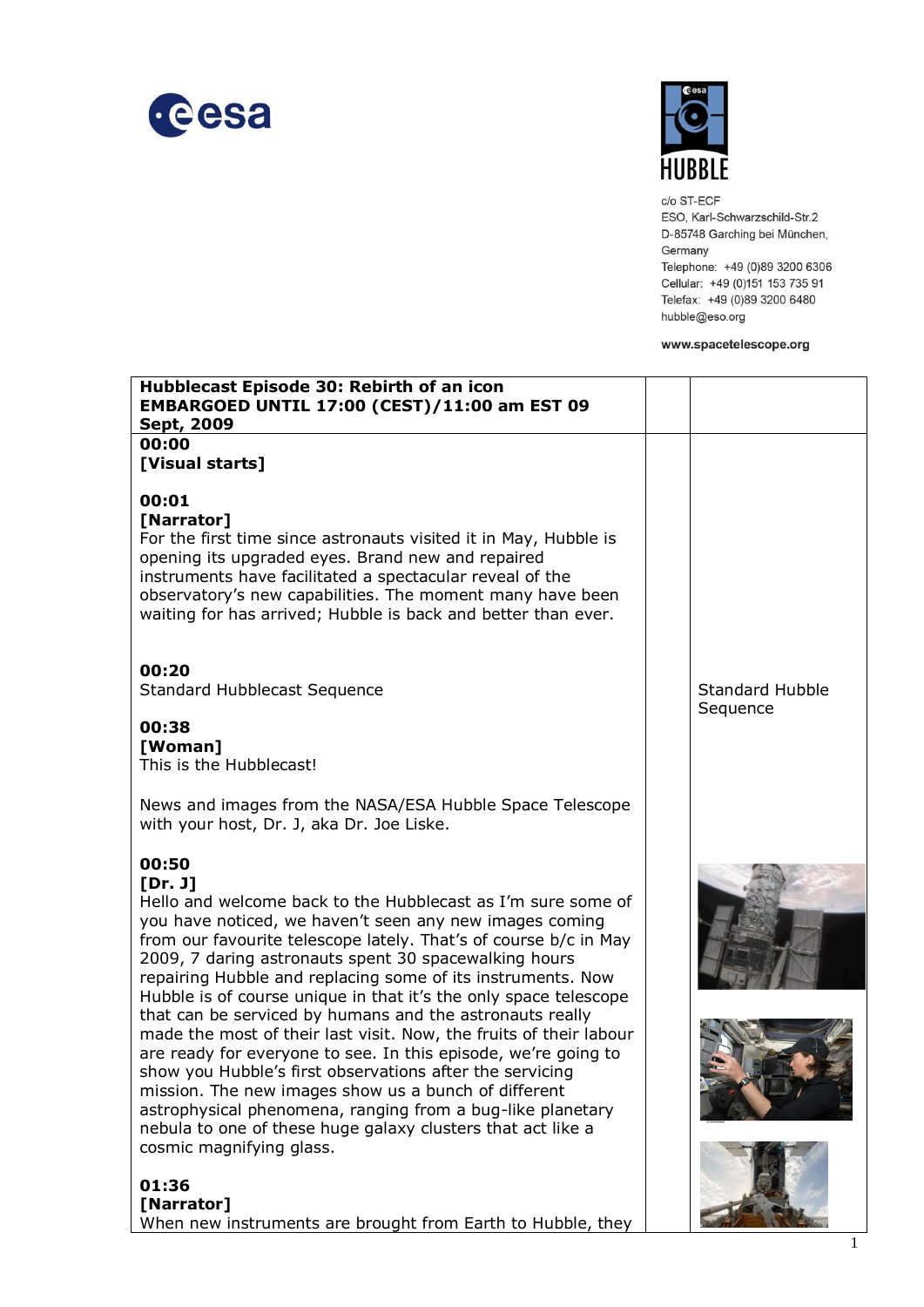need a chance to eliminate any trapped gases that could cause interference with their performance. This is a process called outgassing. Once that procedure is complete, scientists work with engineers to ensure that instruments are properly calibrated, so the quality of the data is top-notch.





#### **01:57 [Dr. J]**

After an incredible 16 years of service, the much-celebrated WFPC2, or Wide Field Planetary Camera 2 has now finally been retired. Instead, we now have WFC3, the Wide Field Camera 3. This new camera has imaged a stellar jet about 7,500 lightyears away in the Carina Nebula. What is going on here is that we have an infant star about 8 times as massive as the Sun which is causing quite a stir. What the WFC3 image reveals is a pillar of gas and it's at the centre of this gas cloud that the young star is forming. Now the star is surrounded by swirling gas and dust and some of this material is being pulled into the star by its gravity. As a result of this tumultuous process, a jet is formed and the interaction of this jet causes shockwaves and intense heat which ionises the surrounding gas, thus causing it to glow.

# **02:49**

### **[Narrator]**

Truly the most powerful camera ever sent into space, the new WFC3's capabilities in both the visible and the infrared are an unbeatable combination and complements Hubble's other instruments, especially the Advanced Camera for Surveys.

Moving from visible to infrared in the image of the Carina Nebula, we see the nebulosity fade and the baby star and its emission jets are revealed. WFC3's impressive infrared capability reveals hundreds of stars and the jet itself hidden behind the dust and gas.

#### **03:24 [Dr. J]**

Stephan's Quintet is a stunning collection of five galaxies. Four of these galaxies' destinies are literally bound together. As they crash into each other at break-neck speed, gas is ripped from the galaxies and produces the distinctive tidal tails. Now astronomers believe that galaxy mergers like we see here are one of the key processes by which galaxies can grow and evolve and so studying mergers can help us understand what shapes many of the galaxies that we see around us today.

#### **03:54 [Narrator]** The new WFC3 camera's detector is highly sensitive and,







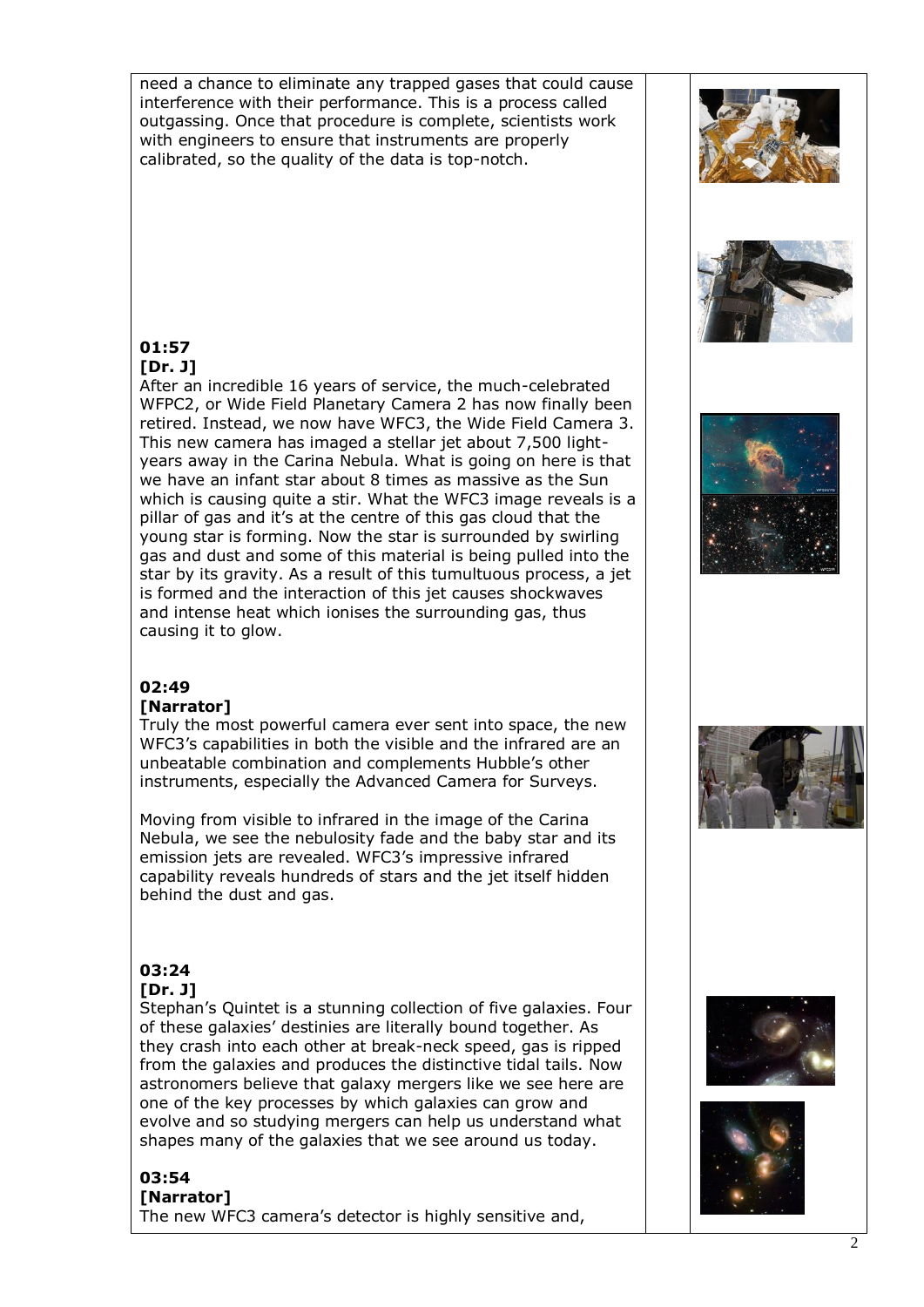paired with the camera's wide field of view, it improves Hubble's discovery power by 20 to 35 times!

The wide field of view and clear resolution of WFC3 will enable forensic searches that lead to clues about the collisions and mergers between galaxies, as seen in the beautiful swirling chaos of Stephan's Quintet.

#### **04:26 [Dr. J]**

WFC3 has also zoomed in on one very hot cosmic bug. NGC 6302 is a planetary nebula that is better known as the Bug Nebula or the Butterfly Nebula. The source of the nebula is an extremely hot dying star which was once about 5 times the mass of the Sun. It has now evolved into a red giant and its life will soon come to an end but it's not going quietly.

#### **04:55 [Narrator]**

The improvement in resolution provided by WFC3 is clear but this new image reveals so much more. WFC3 is equipped with a wide variety of filters that isolate light emitted by various chemical elements, allowing astronomers to infer properties of the nebular gas, such as its temperature, density, and composition.

The reddish outer edges of the nebula are due to light emitted by nitrogen, which marks the coolest gas visible in the picture. The white areas emanating from the hidden central star are sulfur-emitting regions where fast- and slow-moving gases collide and cause shockwaves. The image also shows numerous finger-like projections pointing back to the star, which may mark denser blobs in the outflow that have resisted the pressure from the star.

# **05:42**

### **[Dr. J]**

Hubble's newly-repaired Advanced Camera for Surveys has eyed a fascinating galaxy cluster called Abell 370. This is one of the places in the Universe where Einstein's Theory of General Relativity really comes to life. The image captures the phenomenon of gravitational lensing. If you have a galaxy that sits behind a really massive object like a galaxy cluster, then the light from that background galaxy gets bent by the gravitational pull of the foreground cluster as the light passes the cluster. Now this process can seriously distort the image of the background galaxy, often making it look like an arc. It also magnifies the image of the galaxy and so the cluster acts sort of like a cosmic magnifying glass.

### **06:27**

#### **[Narrator]**

Although Abell 370 has been imaged by other telescopes, this Hubble ACS image is the most detailed yet. In the large, striking orangeish arc, the curvature of the arc abruptly changes to turn around the smaller galaxies as the light is





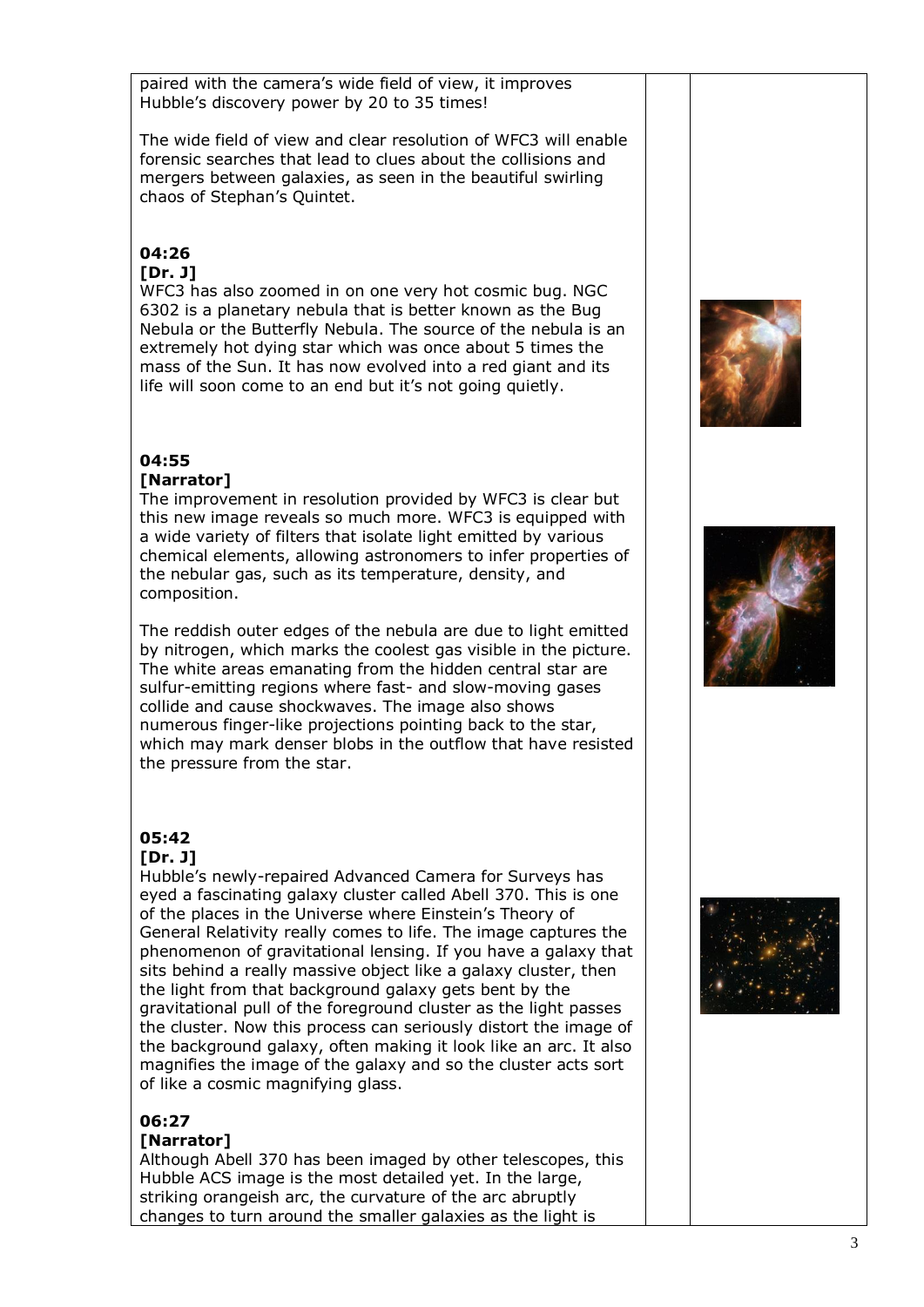warped by their gravity. This prominent arc seems to appear several times in the image as if copied and pasted onto other parts of the sky.

Another incredible example of the level of detail is in the arm of a spiral galaxy at the bottom right in the image. The arm is strongly bent, or distorted by a foreground galaxy.

# **07:06**

# **[Dr. J]**

The new Cosmic Origin Spectrograph, COS, and the repaired Space Telescope Imaging Spectrograph, STIS, are providing us with taking capability of taking spectra in ultraviolet light. Now astronomers have pointed these instruments towards Eta Carina which is a rather large and unstable binary system. Now this pair of stars has a tendency towards violent outbursts and astronomers have used COS and STIS to identify some of the elements in the material that is forcefully being ejected by this duo.

# **07:38**

# **[Narrator]**

Hubble also captured the aftermath of the death of a massive star in the Large Magellanic Cloud, an irregular galaxy close to our own Milky Way. The object, known as N132D, lies roughly 170,000 light-years away and provides an exceptional opportunity for forensic analysis of the life and demise of a massive star. In addition to the stunning visual image that highlights a cloud of pink emission gas and soft purple wisps, the COS instrument gives astronomers clues to the chemical processes deep inside the star.

# **08:14**

# **[Dr. J]**

Another object spied by Hubble's new and repaired instruments is the barred spiral galaxy, Markarian 817. Now this galaxy has a very bright nucleus and that's because it harbours a supermassive black hole right at its center which is being fuelled with the gas from the galaxy. This is called an active galactic nucleus, or AGN. In many other galaxies, the AGN can be so bright that it outshines the whole rest of the galaxy.

# **08:42**

# **[Narrator]**

Looking like a brightly-decorated Christmas tree, this image is actually a small part of the huge globular cluster called Omega Centauri. Although held together by gravity, the stars in this cluster are at different stages of life and thanks to WFC3's sensitivity, we are treated to a twinkling array from yellowwhite "mid-life" stars like our own Sun to retiring red giants. Although the stars are close together, WFC3's sharpness can resolve each of them as individual stars.









**09:17 [Dr. J]**